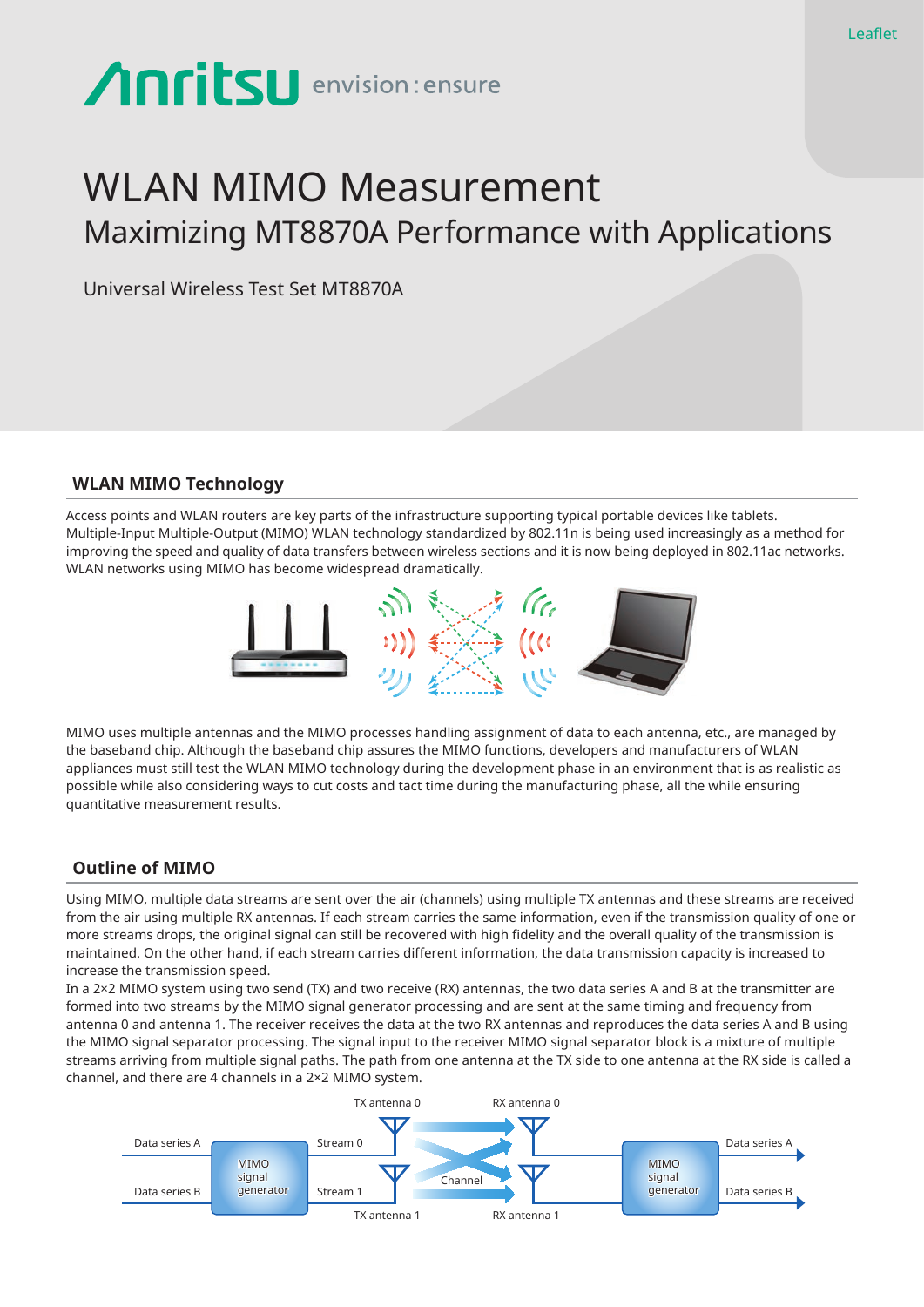# **WLAN 802.11n/11ac MIMO Measurement**

Installing up to four units of the TRX Test Module MU887000A/01A (MU88700xA) in the Universal Wireless Test Set MT8870A main frame along with the WLAN 802.11b/g/a/n/ac TX Measurement software MX88703xA and the WLAN 802.11b/g/a/n/ ac Waveforms MV88703xA supports evaluation of WLAN MIMO devices at every stage from R&D to manufacturing, offering makers an ideal, high-performance, high value-added MIMO measurement solution.

Usually, system setup is performed using a collection of up to four units of the same measuring instrument when measuring each antenna of a MIMO device (streaming). Synchronization of the timing between the signal generators required at MIMO measurement as well as synchronization of the 10-MHz reference frequency generator and control of each measuring instrument requires complex cable connections. This type of system setup is troublesome for engineers performing MIMO measurements, causing a lot of extra work and costs. The MT8870A with installed MU887000A/01A is the ideal measurement solution because ― unlike conventional MIMO measurement systems ― complex cable connections are not required for signal synchronization.

| <b>MIMO Function</b>     | Cost   | Features                                                                                          | <b>TX Test</b>                                                                                                                             | <b>RX Test</b>                                                                                                                                                                                |  |
|--------------------------|--------|---------------------------------------------------------------------------------------------------|--------------------------------------------------------------------------------------------------------------------------------------------|-----------------------------------------------------------------------------------------------------------------------------------------------------------------------------------------------|--|
| True MIMO                | High   | Uses multiple MU88700xA<br>to test WLAN MIMO devices.                                             | The measurement for each antenna can<br>be performed independently and<br>simultaneously                                                   | The MIMO signal for each channel is<br>synchronized and output from the<br>MU88700xA to measure the RX sensitivity.                                                                           |  |
| Sequential<br>MIMO       | Medium | Tests MIMO device by<br>switching four test ports at<br>one MU88700xA.                            | The TX measurement for each antenna<br>can be performed by switching each<br>antenna.                                                      | RX sensitivity is measured using SISO for<br>each antenna by switching antennas.                                                                                                              |  |
| Composite<br><b>MIMO</b> | Low    | Uses external splitter* to<br>synthesize MIMO device<br>signal for testing with one<br>MU88700xA. | The signal outputs from each antenna<br>are combined to display the<br>measurement results for the synthesized<br>signal at one MU88700xA. | The same SISO signal is simultaneously input<br>to each antenna. As a result, RX sensitivity of<br>composite MIMO RX test will be better than<br>SISO RX test by effect of diversity antenna. |  |

The MT8870A measurements support the following three MIMO functions for up to 4×4 MIMO devices.

\* Recommended product: Mini-Circuits, ZN4PD1-63 + (Frequency range: 2000 MHz to 6000 MHz)

# **MIMO Measurement Function Phase**

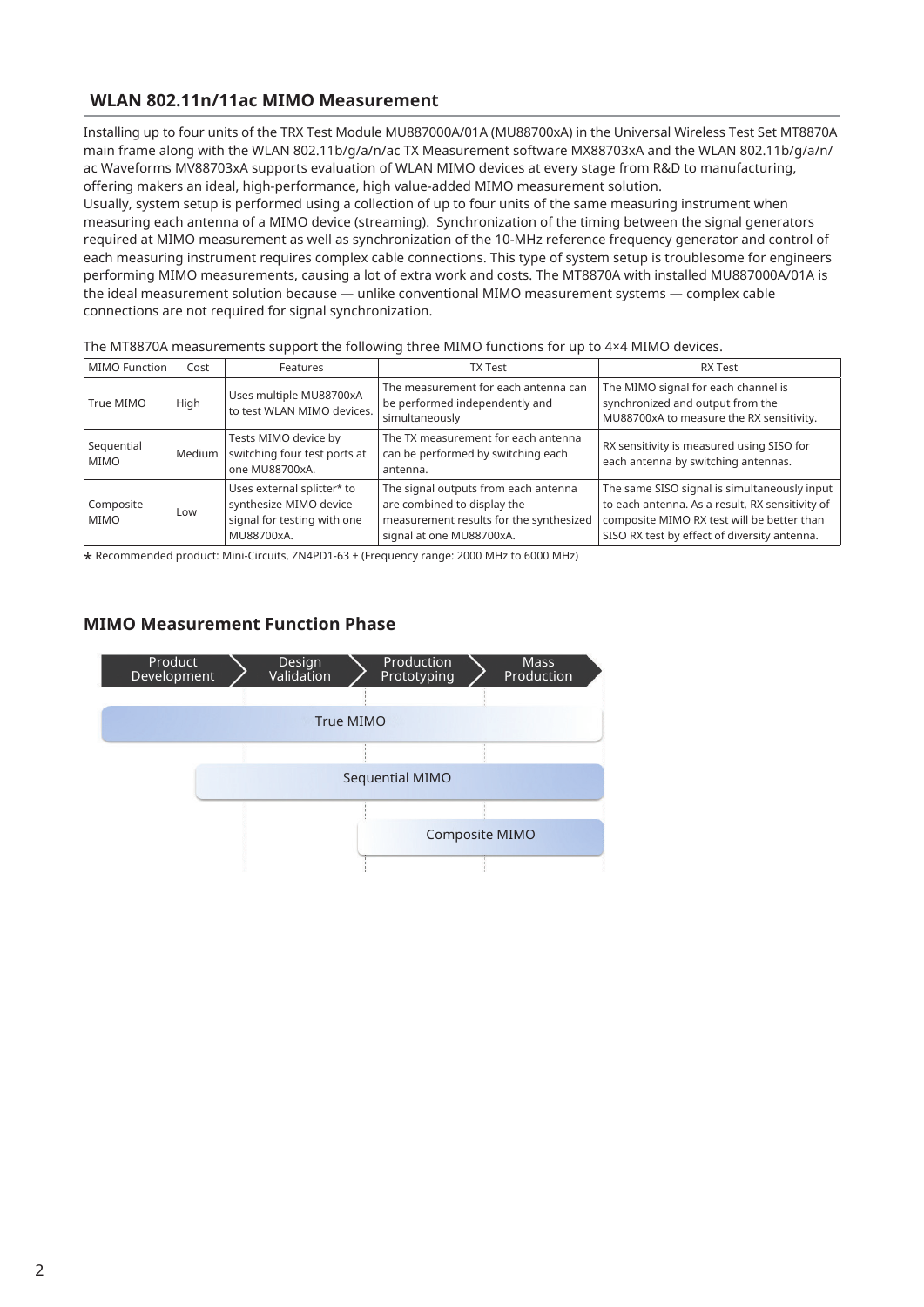# **Connection Example for Each MIMO Measurement Function**

ntenna

# **TX Test**

#### **True MIMO**



#### **Sequential MIMO**





**Test results:** Antenna 1: EVM\_1, Power\_1, Spectral mask\_1 ... Antenna 2: EVM\_2, Power\_2, Spectral mask\_2 ... Antenna 3: EVM\_3, Power\_3, Spectral mask\_3 ... Antenna 4: EVM\_4, Power\_4, Spectral mask\_4 ...

## **Composite MIMO**



Ant1 Ant2 Ant3 Ant4

| Test sequence:                        |  |
|---------------------------------------|--|
| <b>Composite</b>                      |  |
|                                       |  |
| <b>Test results:</b>                  |  |
|                                       |  |
| EVM_Avg, Power_Avg, Spectral mask_Avg |  |
|                                       |  |

# **RX Test**

#### **True MIMO**



All spatial streams must be synchoronized to the start of the packet.

#### **Sequential MIMO**



**Composite MIMO**



## **Universal Wireless Test Set MT8870A**

The MT8870A has been specifically designed for the high volume manufacturing test of cellular and connectivity wireless systems. Up to four MU887000A/01A each with a built-in Vector Signal Generator (VSG) and Vector Signal Analyzer (VSA) can be installed in the MT8870A main frame to perform RF tests of both transmitters and receivers. An external PC controls the MT8870A main frame with up to four MU887000A/01A.

| Model             | Name                              | Sequential MIMO<br>Composite MIMO | True MIMO     |            |                |
|-------------------|-----------------------------------|-----------------------------------|---------------|------------|----------------|
|                   |                                   |                                   | $2\times2$    | $3\times3$ | $4\times4$     |
| MT8870A           | Universal Wireless Test Set       |                                   |               | 1          |                |
| MU887000A/01A     | <b>TRX Test Module</b>            |                                   | $\mathcal{P}$ | 3          | $\overline{4}$ |
| MU887000A/01A-001 | 6 GHz Frequency Extension         |                                   | $\mathcal{P}$ | 3          | $\overline{4}$ |
| MX887030A         | WLAN 802.11b/g/a/n TX Measurement |                                   | 1             | 1          |                |
| MX887031A         | WLAN 802.11ac TX Measurement      |                                   | 1             | 1          |                |
| MV887030A         | WLAN 802.11b/g/a/n Waveforms      |                                   | 1             | 1          |                |
| MV887031A         | WLAN 802.11ac Waveforms           |                                   |               | 1          |                |



#### 3